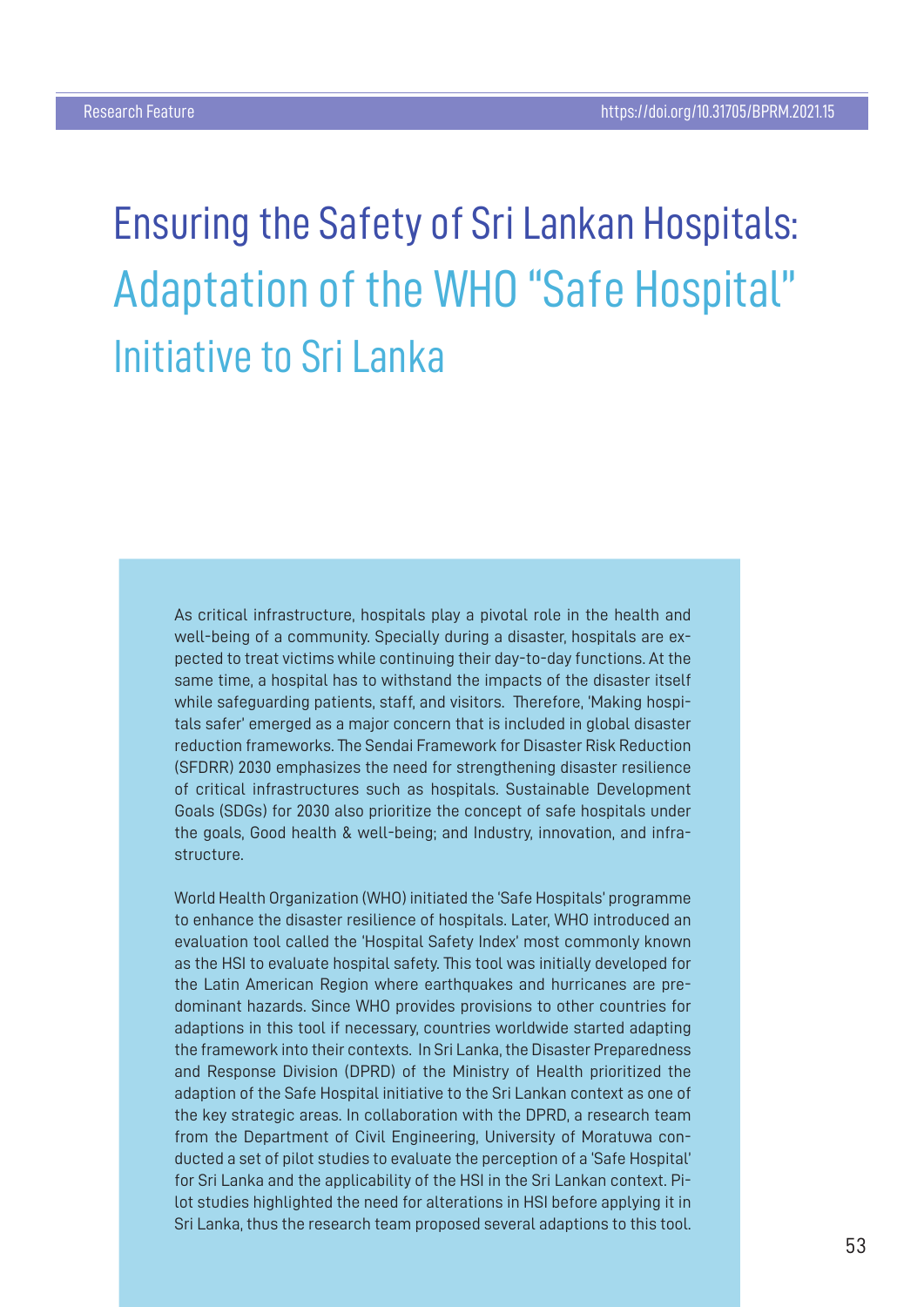## Research Feature



A Figure 1: DDF for Premature Baby Unit in District General Hospital Chilaw [9]



66 In Sri Lanka, the Disaster Preparedness and Response Division (DPRD) of the Ministry of Health prioritized the adaption of the Safe Hospital initiative to the Sri Lankan context as one of the key strategic areas

- $\blacktriangle$  Figure 2: Locations of the hospitals selected for the case study to apply SSH-SL toolkit
- $\blacktriangledown$  Figure 3: Pictures captured during the rapid visual inspections in hospitals